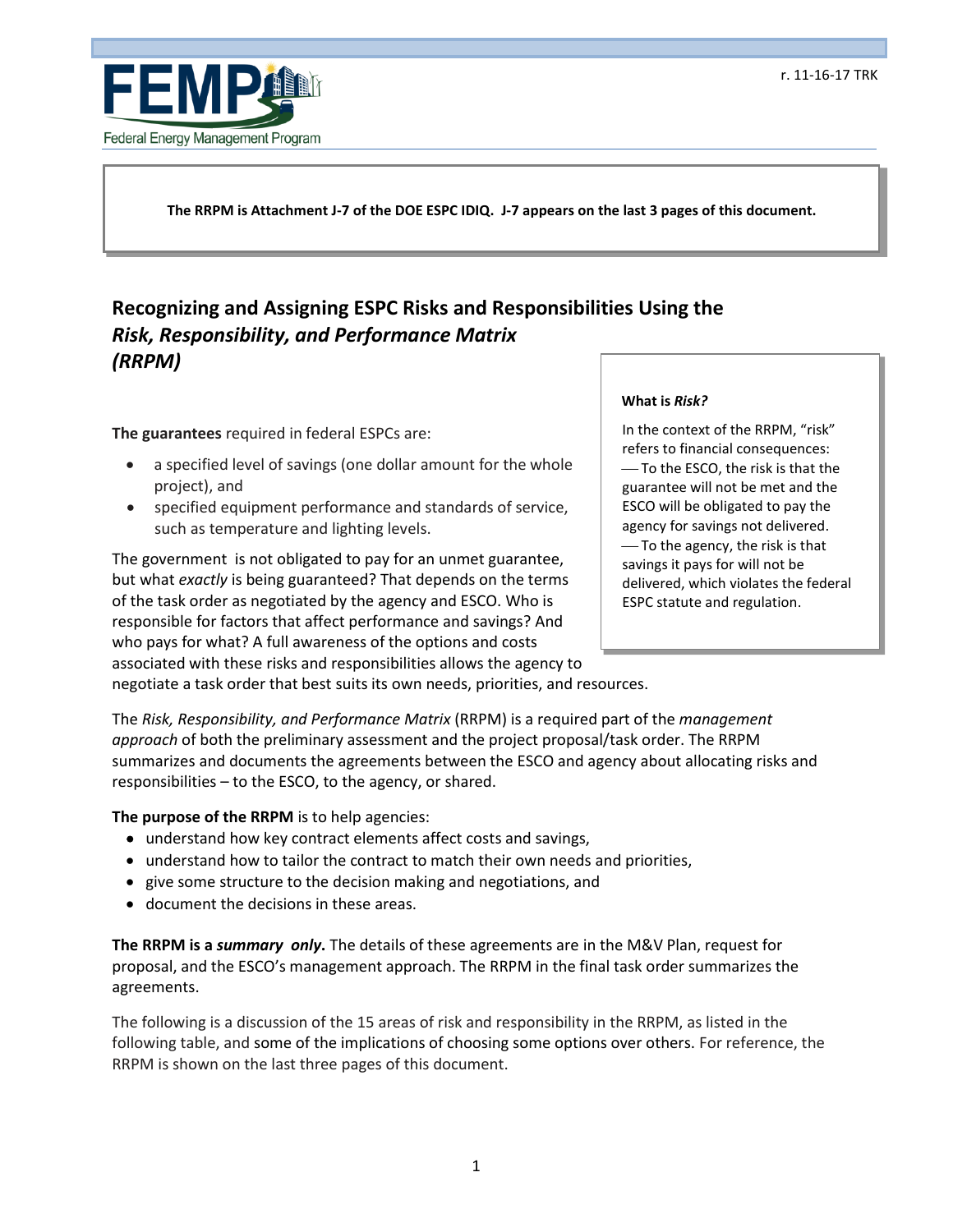| 1. Financial |                                                | 2. Operational |                    | 3. Performance |                                     |
|--------------|------------------------------------------------|----------------|--------------------|----------------|-------------------------------------|
| a.           | Interest rates                                 | а.             | Operating hours    | а.             | Equipment performance               |
| b.           | Energy prices                                  | b.             | Load               | b.             | Operations                          |
|              | Construction costs                             | C.             | Weather            |                | Preventive maintenance              |
| d.           | Measurement & Verification<br>(M&V) confidence | d.             | User participation | d.             | Equipment repair and<br>replacement |
| e.           | Energy-related (one-time) savings              |                |                    |                |                                     |
|              | Delays                                         |                |                    |                |                                     |
| g.           | Major changes in facility                      |                |                    |                |                                     |

## **Risks and Responsibilities Addressed in the RRPM**

## **1. FINANCIAL RISKS & RESPONSIBILITIES**

 **a. Interest Rates.** Neither the ESCO, the agency, nor the financier controls interest rates. However, the negotiation and approval of task orders and keep financing costs low. transaction costs for financing can be affected by the agency's choices. Understanding the structuring, costs, and logic of private-sector financing for federal ESPCs will help agency acquisition teams expedite

### **b. Energy Prices and Escalation Rates**

Escalating utility rates is customary in ESPC .

 practical ways to arrive at prices to use in savings calculations. A common and recommended practice is to use current energy prices for the first year of the contract and use the FEMP/NIST *Energy Escalation*  Since neither party has any control over energy prices, agencies and ESCOs generally opt for simple and *Rate Calculator* (EERC) to determine energy rates for succeeding years. The calculator incorporates the energy forecasts of DOE's Energy Information Administration.

 future prices: Over-estimates lead to payments exceeding savings, but under-estimates reduce project scope and lengthen the project term (which also increases interest costs). A "conservative" escalation rate is one that's accurate – not one that's artificially low. Using EERC to estimate future energy prices helps avoid the pitfalls of both over- and under-estimating

 agency benefits from the lower prices and will be able to pay its bills. If energy prices are higher than projected, savings will exceed expectations, and the problem of higher prices will be easier to manage because the agency will be buying less energy than before the ESPC project. The chances that this approach will have serious financial consequences for the agency are very small. If prices turn out to be lower than expected, "savings" may be smaller on paper than projected, but the

 c. Construction Costs. ESPC is a design-build, fixed-price contract, so the agency has little risk in this before submitting the final proposal. Design standards and review processes in the contract ensure that area. The ESCO can control construction costs, typically taking bids and locking in subcontractor prices the agency gets what is specified in the task order. Agency-initiated changes in scope, design standard, or schedule have to be negotiated as modifications to the contract.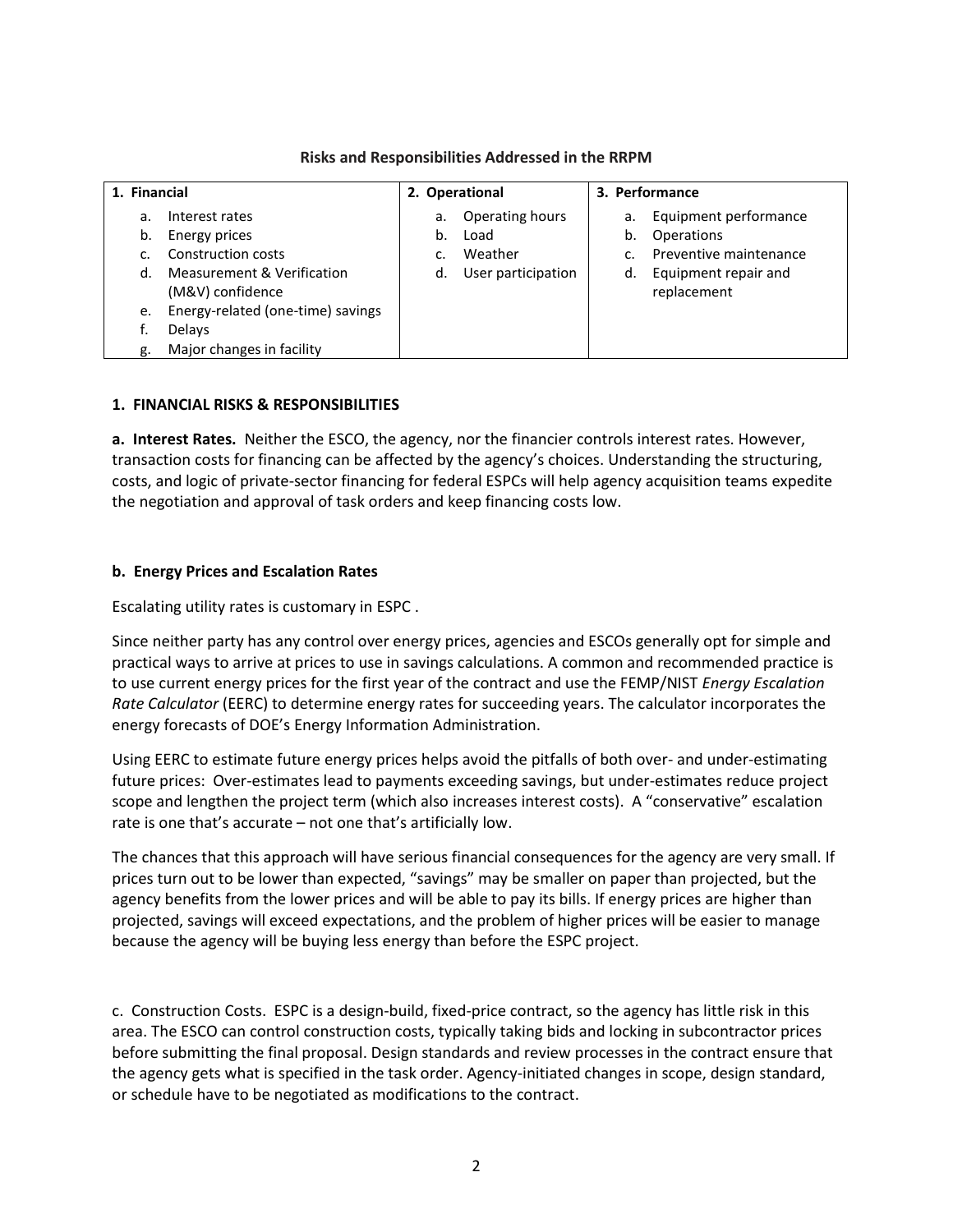**M&V Confidence.** In considering M&V, the key questions are:

- How much do I want to spend?
- What degree of accuracy do I need?
- What are the tradeoffs?

 Note that with M&V, the law of diminishing returns applies: spending more money does not necessarily produce a proportional benefit. Most agencies opt to spend modestly on M&V and put as much as M&V services are a cost to the project, and agencies need to balance savings certainty and M&V cost. possible into facility improvements.

Average annual M&V cost in DOE-FEMP ESPCs has been about 3% of annual savings.

 **Energy-Related (One-Time) Cost Savings (Implementation-Period Savings/Payments).** One-time payments are commonly based on one-time savings from expenditures avoided because a planned project won't be necessary, but will be included in the ESPC instead. Committing to a one-time payment before the money has been appropriated may involve some risk to the agency because of the chance that the appropriation will not materialize. Also note that an FY appropriation can disappear if project isn't awarded within that FY. The RRPM should clarify the sources of non-energy cost savings and how they will be verified.

 **Delays.** Whoever causes a delay that incurs costs should expect to pay for that delay. Note that the agency must adhere to review and approval schedules. The construction schedule should be detailed in the task order, including the timing of agency reviews and approvals of submittals such as designs, equipment specifications, and the commissioning report.

 The ESCO is at risk for extra costs if the schedule is delayed. The ESCO is highly motivated to complete the project on time so that agency payments, and ESCO payments for the financing of the project, can begin on schedule. Failing to make payments on time entails significant financial consequences for the ESCO.

 **Major Changes in Facilities.** The ESCO can't be held responsible for facility changes controlled by the government. Agencies who are certain that major changes are planned for some of their facilities should not pursue ESPC projects in those buildings, and buildings of questionable longevity should obviously not be included in improvement projects.

Even then, buildings' usage will likely change over two decades, and agencies need to be prepared to modify the contract to reflect these changes. If a building is demolished, termination for convenience is a sensible solution. Partial terminations occur when only part of the installed ECMs are involved.

Even if a facility were closed during the ESPC term, the government's financial obligations would be only the usual ones associated with closing facilities. To keep financiers comfortable (and interest rates as low as possible), the contract should include pre-negotiated terms for retirement of debt upon termination for convenience.

## **2. OPERATIONAL RISKS & RESPONSIBILITIES**

usage and cost. Operating hours, plug load, weather, and user participation (or occupancy effects) can all affect energy

usage and cost.<br>In ESPC task orders, savings are calculated in relation to a baseline for each ECM. The baselines represent the energy and related costs that would have occurred if the status quo had been maintained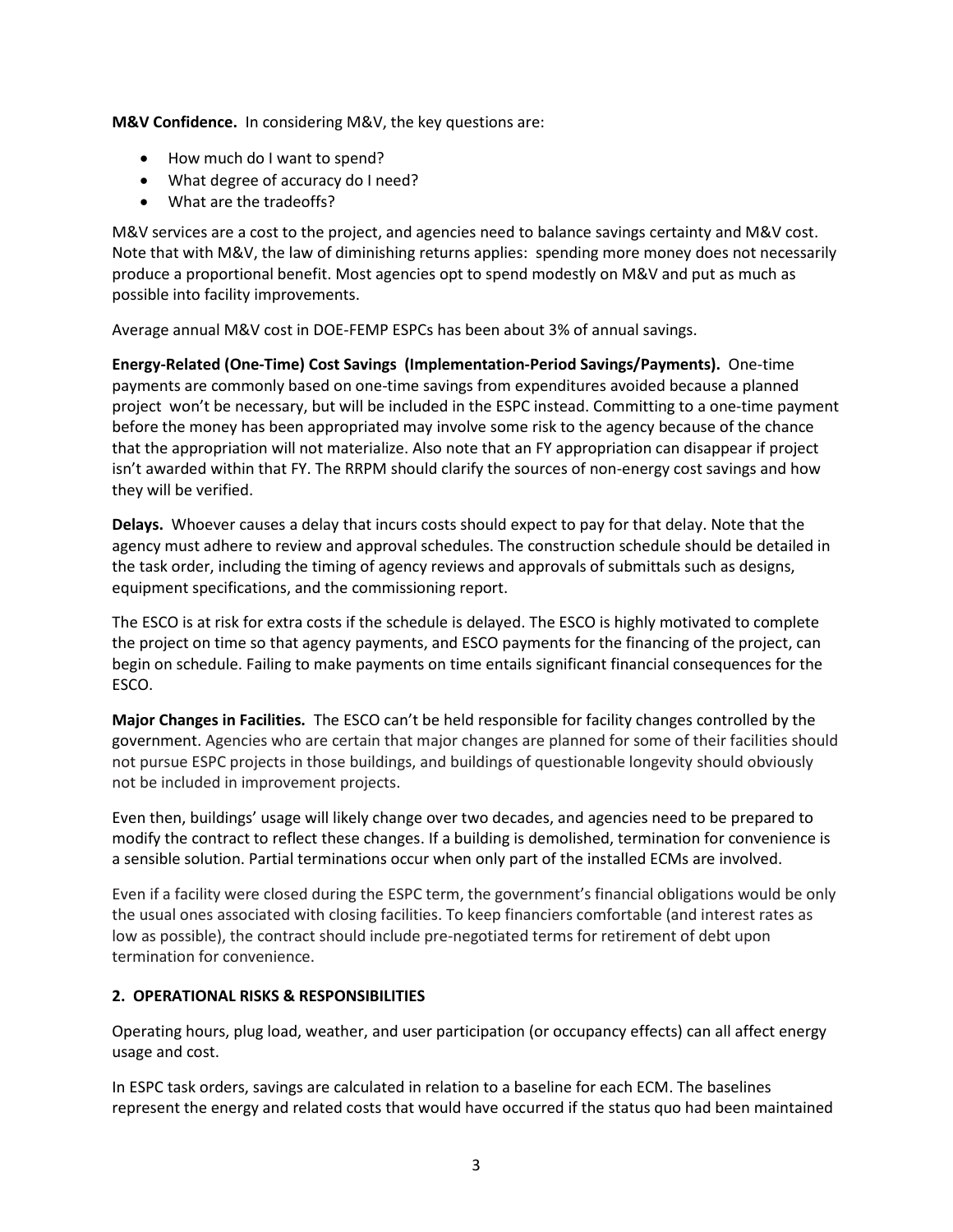and no new ECMs had been installed. The agency and the ESCO agree on the baselines for the ECMs, how they will be determined, and how savings will be calculated and compared to the guarantee for verification.

 accounts for potential impacts of operational factors. The guarantee and the method for verifying savings must be documented in the contract in a way that

Over the term of the contract, if (for example) building occupants acquire no new electrical equipment that increases plug load, if the weather is not extreme, and if operating hours remain the same, the ESCO's estimates of energy savings will likely prove accurate and the guarantee will be met;

However, if extreme weather occurs, if occupants increase the number of computers in use, or if a plant adds a second shift, energy usage will increase and savings may appear smaller than expected. Who is responsible for this increase in energy use under the contract? The agency, as the party with the greatest ability to cost-effectively control operational factors, generally takes financial responsibility.

Even when the project doesn't totally eliminate potential cost increases from operational factors, it does minimize cost increases and make them more manageable than before the energy improvements were made.

The agency generally assumes financial responsibility for operating hours and load in one of two ways:

- 1. Baseline adjustments. The contract can allow specified baseline adjustments for changes in operational factors so that savings calculated in relation to the higher baseline will better reflect the savings attributable to the new ECMs. Baseline adjustments must be supported by measurements.
- measurements as a fair representation of savings (not based on rule-of-thumb estimates or maintenance tasks performed), the guarantee is considered to be met. 2. Both parties can agree to hold certain operational factors constant for the purpose of calculating savings, and agree to accept estimated savings based on engineering calculations and anecdotal information). If related requirements are met (i.e., satisfactory commissioning results and

Operating hours and plug loads are often specified and held constant in this way. With well-proven, predictable technologies, this is often the most practical choice.

To minimize the risk of accepting stipulated values related to operating hours or load, stipulated values should be based on measured values rather than unverified assumptions, unverified schedules, or loose observation.

#### **Weather**

 baseline and yearly energy savings to a typical weather year (Typical Meteorological Year data, based on 30-year averages). In mild weather years, savings will seem small, but the energy bill will also be smaller than normal and the ESPC payment manageable, with funds to spare. In years of extreme weather, savings will exceed expectations, but despite higher utility bills it will be easier for the agency to manage Weather can be a major factor in energy usage. A sensible approach is to normalize calculations of the and pay those bills than it would have been without the project.

Normalizing weather factors evens out lower savings from mild weather years with excess savings in extreme years. This approach mitigates the risk of anomalous weather for the ESCO while keeping the ESCO on the hook for performance.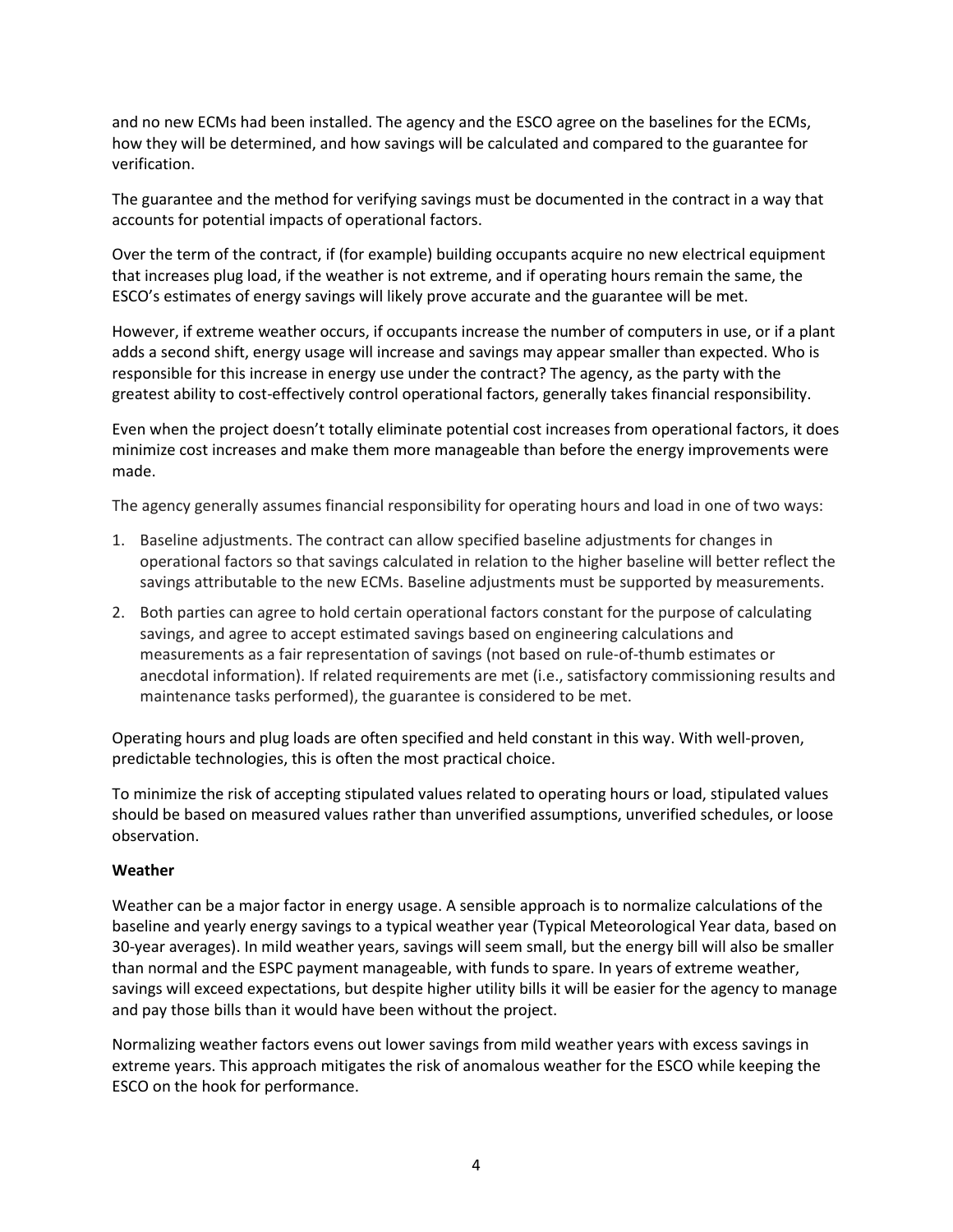#### **User Participation**

Some measures require users to interact with equipment (or at least not override it) for proper operation, and many task orders specify set points or other requirements. Where user participation is required to generate savings, responsibilities can be assigned in one of several ways:

- the agency may accept the responsibility of training its own personnel to participate appropriately,
- the ESCO may agree to train agency staff to carry out assigned responsibilities, or
- the ESCO may agree to perform the required functions as part of the ESPC or a separate service agreement.

### **PERFORMANCE RISKS & RESPONSIBILITIES**

#### **Equipment Performance**

etc.). To be negotiated and spelled out in the contract are: Performance of the ECMs is the foundation of the guarantee and the value of the project. The ESCO is ultimately responsible for selection, application design, installation, and performance of the equipment, and must maintain specified standards of service (temperature, humidity, lighting levels,

etc.). To be negotiated and spelled out in the contract are:<br>(1) how performance and standards of service will be verified, and

(2) what the consequences for unacceptable performance and standards of service will be.

## **Operations, Preventive Maintenance (O&M) and Equipment Repair and Replacement (R&R)**

 O&M and R&R are major factors in performance risk. The ESCO has ultimate responsibility for O&M and for assuring guaranteed performance of ECMs. However, day-to-day conduct of O&M and R&R are negotiable.

 agency staff, by subcontractors, or shared. If the ESCO does the work, it assumes all the risk (and gets paid for it). If the agency does the work, it assumes related expenses and possibly some of the performance risk. Agency failure to carry out its O&M or R&R responsibilities as assigned in the task Responsibilities for O&M and equipment R&R are negotiable and may be assumed by the ESCO, by order can compromise the guarantee.

 It is critical to spell out how proper performance of these functions will be ensured. Typically the agency operates the equipment with ESCO oversight. Maintenance can go either way, but the ESCO is always responsible for defining the maintenance program, providing training, and verifying execution.

 responsible party for all these functions. Often the ESCO is responsible for R&R. However, the agency should negotiate whatever arrangement best addresses their needs. Some choose to keep all of these functions in-house to minimize the cost of the project; others lack the in-house capability or prefer to pay more for the "insurance" of having one

Factors for the agency to consider regarding taking on O&M or R&R tasks:

- The agency taking on O&M/R&R permits more investment.
- Existing O&M contracts may be an issue.
- It is often best for the ESCO to do R&R for unfamiliar ECMs (e.g., renewables).
- **If ESCO is responsible for R&R, it will likely also ensure that O&M is done right.**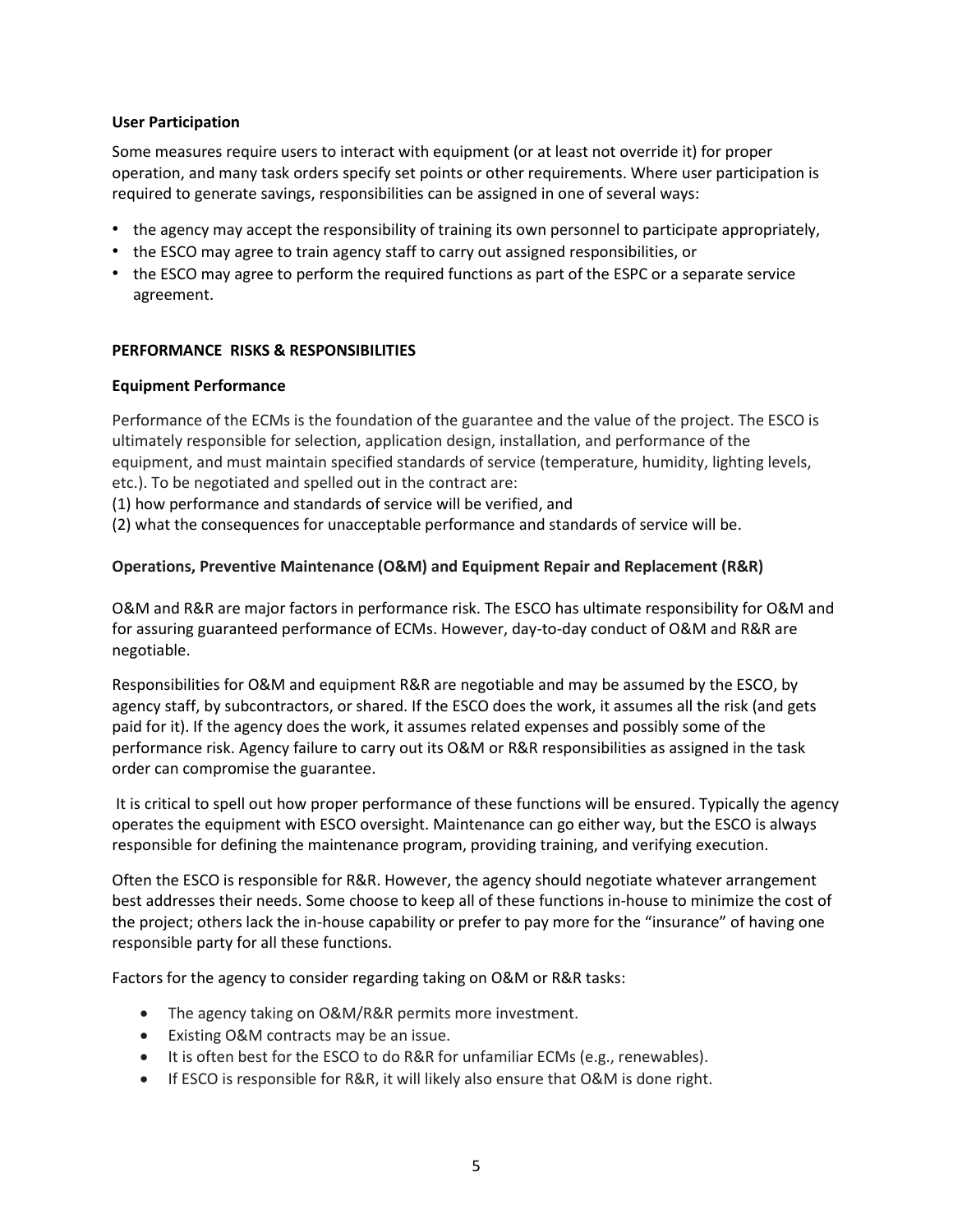#### **RRPM LESSONS LEARNED**

- The RRPM ensures that important risks are addressed and responsibilities assigned.
- • Dialog through the RRPM fosters mutual understanding of the deal.
- The RRPM is a key item for review in the preliminary assessment and a valuable guide for proposal review ― details in M&V plan and other parts should not conflict with the RRPM.
- • Careful consideration should ensure that the agency does not take on O&M or R&R tasks that the organization can't handle well.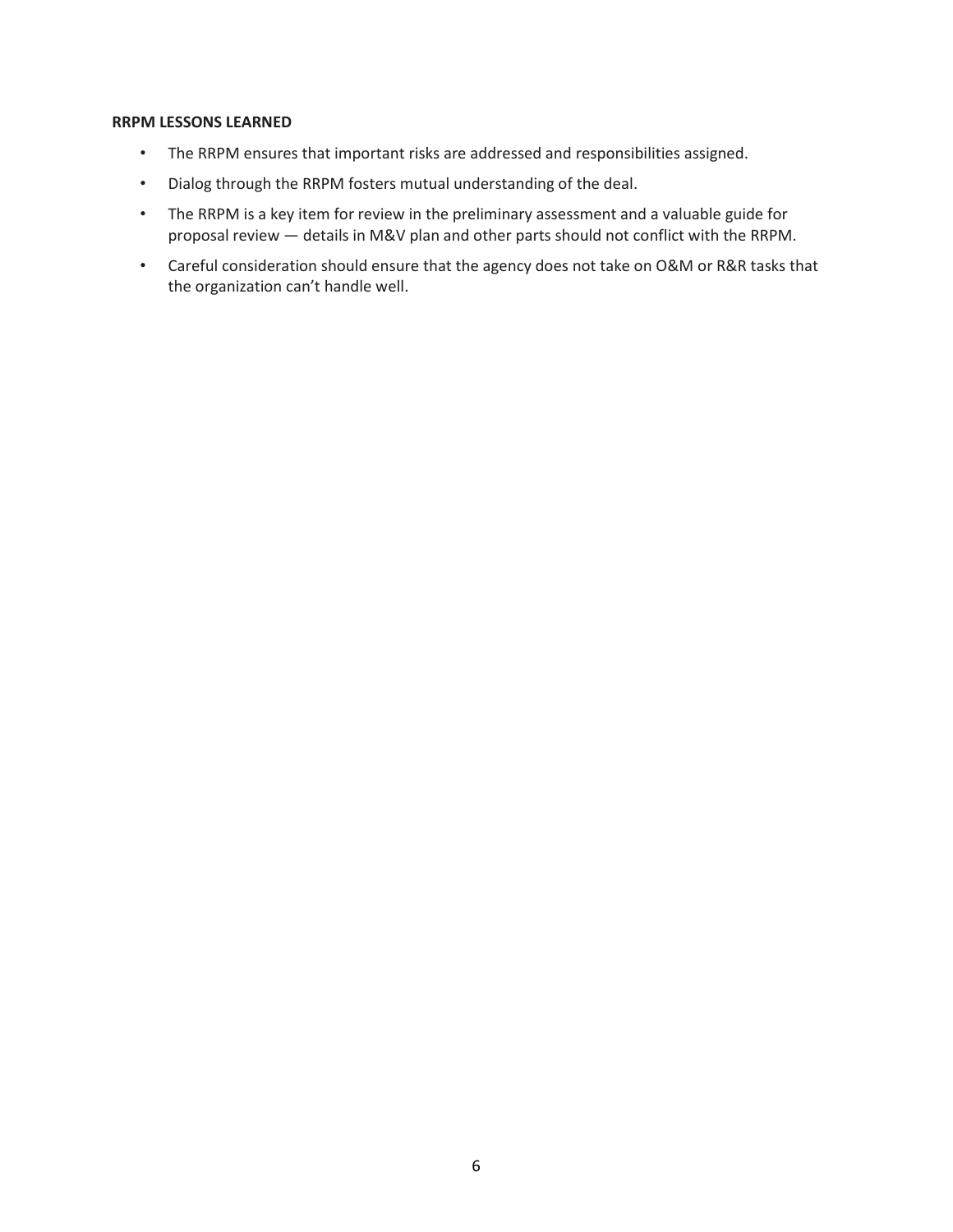| <b>Responsibility / Description</b>                                                                                                                                                                                                                                                                                                                                                                                                                                                                                                                                                                                                                                                                                                                                                        | <b>Contractor-Proposed</b><br>Approach |
|--------------------------------------------------------------------------------------------------------------------------------------------------------------------------------------------------------------------------------------------------------------------------------------------------------------------------------------------------------------------------------------------------------------------------------------------------------------------------------------------------------------------------------------------------------------------------------------------------------------------------------------------------------------------------------------------------------------------------------------------------------------------------------------------|----------------------------------------|
| 1. Financial                                                                                                                                                                                                                                                                                                                                                                                                                                                                                                                                                                                                                                                                                                                                                                               |                                        |
| a. Interest Rates: Neither the contractor (ESCO) nor the customer (ordering<br>agency) has significant control over prevailing interest rates. Higher interest<br>rates will increase project cost, financing/project term, or both. The timing<br>of the Task Order (TO) signing may impact the available interest rate and<br>project cost.                                                                                                                                                                                                                                                                                                                                                                                                                                              |                                        |
| b. Energy Prices: Neither the contractor (ESCO) nor the customer (ordering<br>agency) has significant control over actual energy prices. For calculating<br>savings, the value of the saved energy may either be constant, change at a<br>fixed inflation rate, or float with market conditions. If the value changes with<br>the market, falling energy prices place the contractor (ESCO) at risk of failing<br>to meet cost savings guarantees. If energy prices rise, there is a small risk to<br>the customer (ordering agency) that energy saving goals might not be met<br>while the financial goals are. If the value of saved energy is fixed (either<br>constant or escalated), the customer (ordering agency) risks making<br>payments in excess of actual energy cost savings. |                                        |
| c. Construction Costs: The contractor (ESCO) is responsible for determining<br>construction costs and defining a budget. In a fixed-price design/build<br>contract, the customer (ordering agency) assumes little responsibility for cost<br>overruns. However, if construction estimates are significantly greater than<br>originally assumed, the contractor (ESCO) may find that the project or<br>measure is no longer viable and drop it before TO award. In any design/build<br>contract, the customer (ordering agency) loses some design control. Clarify<br>design standards and the design approval process (including changes) and<br>how costs will be reviewed.                                                                                                               |                                        |
| d. Measurement and Verification (M&V) Confidence: The customer<br>(ordering agency) assumes the responsibility of determining the level of<br>confidence that it desires to have in the M&V program and energy savings<br>determinations. The desired confidence will be reflected in the resources<br>required for the M&V program, and the contractor (ESCO) must consider the<br>requirement prior to submittal of the proposal. Clarify how project savings<br>are being verified (e.g., equipment performance, operational factors,<br>energy use) and the impact on M&V costs.                                                                                                                                                                                                       |                                        |
| e. Energy Related Cost Savings: The customer (ordering agency) and the<br>contractor (ESCO) may agree that the project will include savings from<br>recurring and/or one-time costs. This may include one-time savings from<br>avoided expenditures for projects that were appropriated but will no longer<br>be necessary. Including one-time cost savings before the money has been<br>appropriated may involve some risk to the customer (ordering agency).                                                                                                                                                                                                                                                                                                                             |                                        |

#### **ESPC RISK, RESPONSIBILITY AND PERFORMANCE MATRIX (RRPM) DOE IDIQ ESPC ATTACHMENT J-7**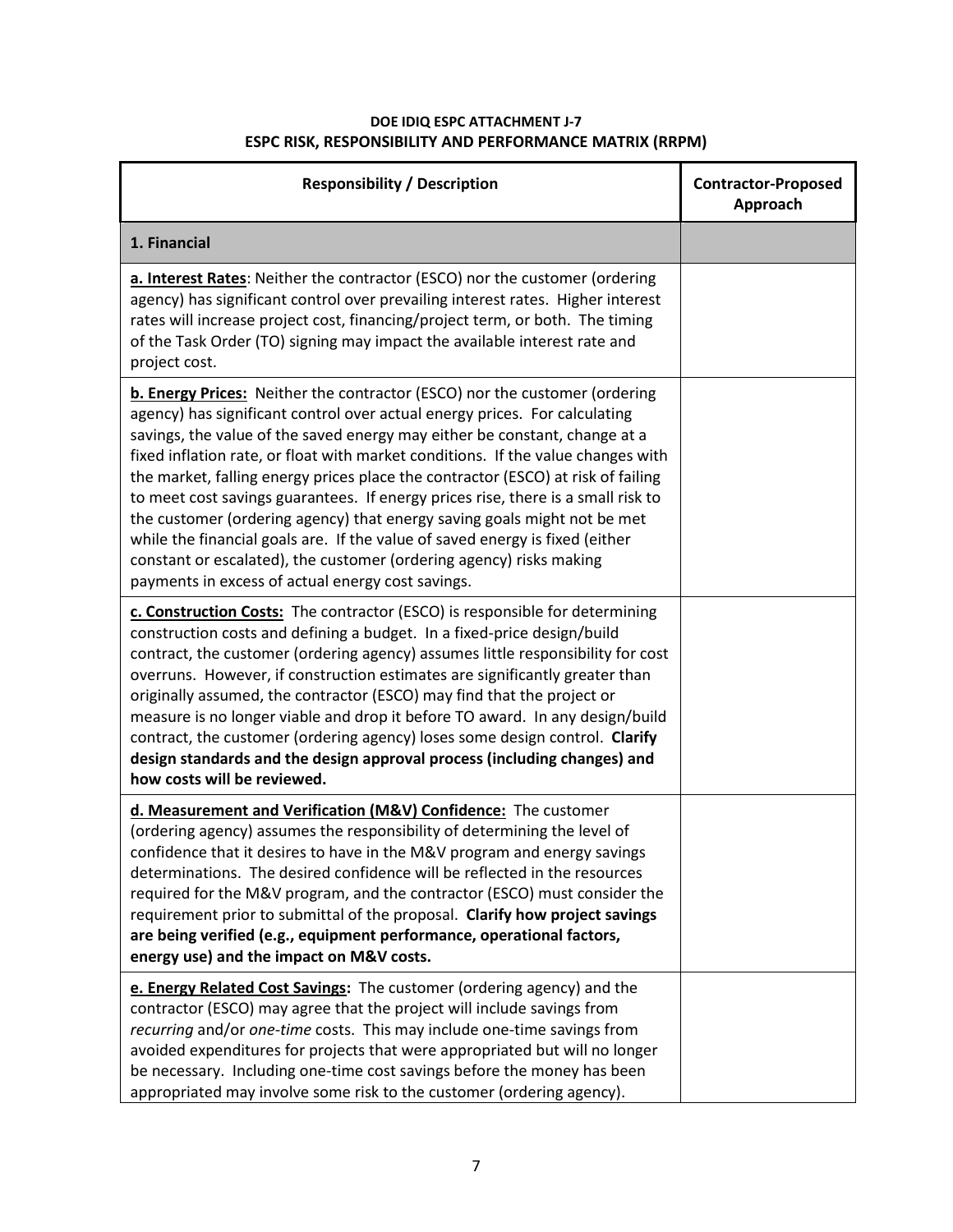| Recurring savings generally result from reduced operations and maintenance<br>(O&M) expenses or reduced water consumption. These O&M and water<br>savings must be based on actual spending reductions. Clarify sources of non-<br>energy cost savings and how they will be verified.                                                                                                                                                                                                                                                                                                         |  |
|----------------------------------------------------------------------------------------------------------------------------------------------------------------------------------------------------------------------------------------------------------------------------------------------------------------------------------------------------------------------------------------------------------------------------------------------------------------------------------------------------------------------------------------------------------------------------------------------|--|
| f. Delays: Both the contractor (ESCO) and the customer (ordering agency)<br>can cause delays. Failure to implement a viable project in a timely manner<br>costs the customer (ordering agency) in the form of lost savings, and can add<br>cost to the project (e.g., construction interest, re-mobilization). Clarify<br>schedule and how delays will be handled.                                                                                                                                                                                                                           |  |
| g. Major changes in facility: The ordering agency (or Congress) controls<br>major changes in facility use, including closure. Clarify responsibilities in the<br>event of a premature facility closure, loss of funding, or other major<br>change.                                                                                                                                                                                                                                                                                                                                           |  |
| 2. Operational                                                                                                                                                                                                                                                                                                                                                                                                                                                                                                                                                                               |  |
| a. Operating Hours: The customer (ordering agency) generally has control<br>over operating hours. Increases and decreases in operating hours can show<br>up as increases or decreases in "savings" depending on the M&V method<br>(e.g., operating hours multiplied by improved efficiency of equipment vs.<br>whole-building/utility bill analysis). Clarify whether operating hours are to<br>be measured or stipulated and what the impact will be if they change. If<br>the operating hours are stipulated, the baseline shall be carefully<br>documented and agreed to by both parties. |  |
| <b>b. Load:</b> Equipment loads can change over time. The customer (ordering<br>agency) generally has control over hours of operation, conditioned floor area,<br>intensity of use (e.g., changes in occupancy or level of automation). Changes<br>in load can show up as increases or decreases in "savings" depending on the<br>M&V method. Clarify whether equipment loads are to be measured or<br>stipulated and what the impact will be if they change. If the equipment<br>loads are stipulated, the baseline shall be carefully documented and agreed<br>to by both parties.         |  |
| c. Weather: A number of energy efficiency and water conservation measures<br>are affected by weather, which neither the contractor (ESCO) nor the<br>customer (ordering agency) has control over. Should the customer (ordering<br>agency) agree to accept risk for weather fluctuations, it shall be contingent<br>upon aggregate payments not exceeding aggregate savings. Clearly specify<br>how weather corrections will be performed.                                                                                                                                                   |  |
| d. User participation: Many energy conservation measures (ECMs) require<br>user participation to generate savings (e.g., control settings). The savings can<br>be variable and the contractor (ESCO) may be unwilling to invest in these<br>measures. Clarify what degree of user participation is needed and use<br>monitoring and training to mitigate risk. If performance is stipulated,<br>document and review assumptions carefully and consider M&V to confirm<br>the capacity to save (e.g., confirm that the controls are functioning properly).                                    |  |